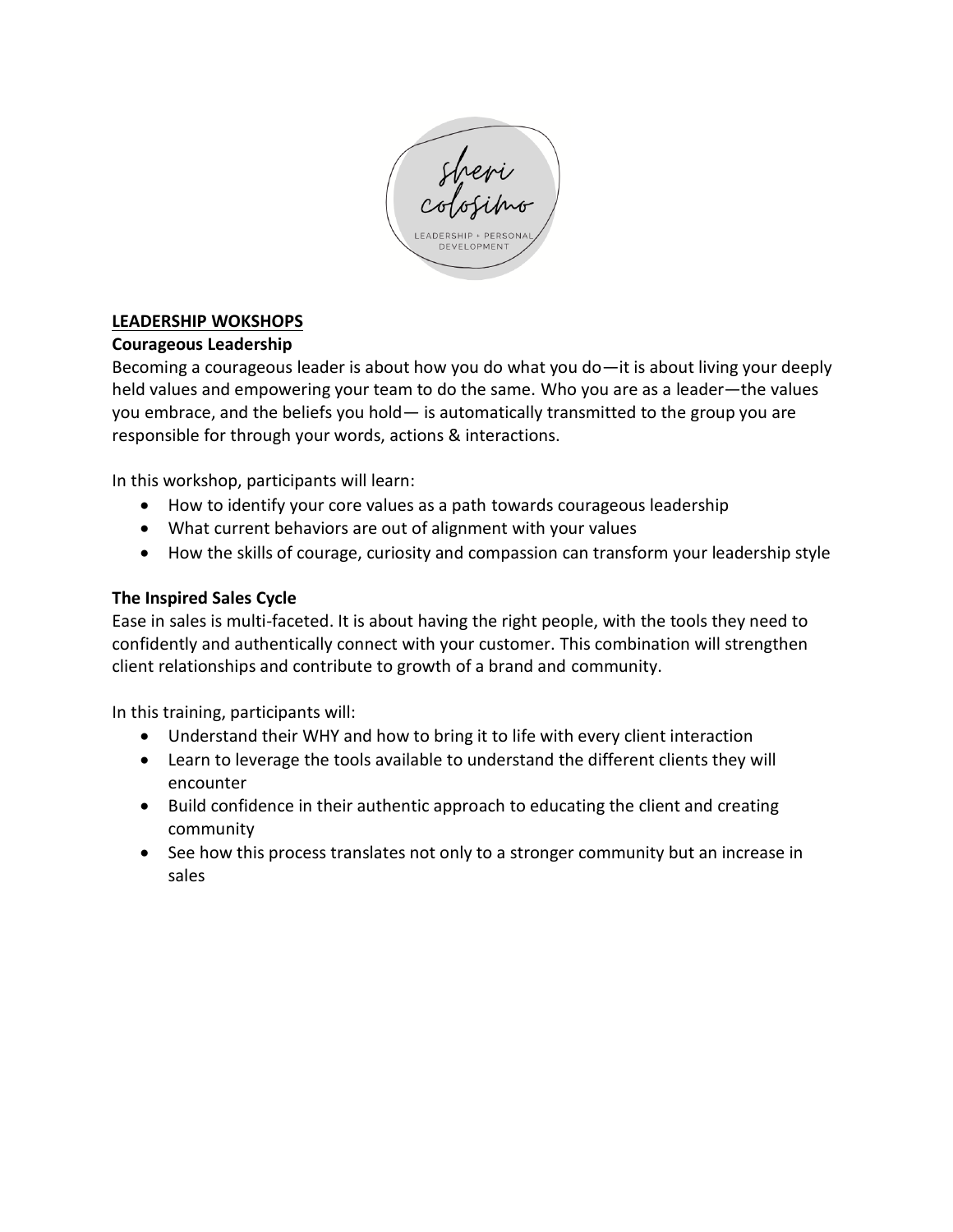## **The Art of Listening**

Listening skills are vital to success in business and in life. When we make a conscious effort to understand what people are really saying, we can deepen connection and strengthen relationships with co-workers, friends and family.

In this workshop, participants will learn:

- What active listening is and why it is key in all relationships
- Common barriers to active listening and the disconnect that is created from not being present
- How to use the tools of breath work, meditation and mantra to ground the body & mind to be present for skillful communication

#### **PERSONAL DEVELOPMENT COURSES**

#### **Action Cures Fear**

Sometimes life can feel pretty overwhelming. We have all been there. Long to-do lists, goals that seem too big to know how to get started. Yet when we choose to be in action, we don't have time to think about the "what if's", make excuses, or second-guess ourselves.

In this workshop, participants will:

- Use the tools of journaling, breath work + meditation to gain strength, courage, and confidence.
- Create their own system for consistently taking action in the face of their fears.

#### **Discover Yourself**

Creating a vision for your life consists of knowing who you are, how you want to feel and a deep belief in what is possible.

Teachers and students can use this program as a guidebook to create more clarity around the direction that they want to take for their unique life and understand the support that you will need to get there.

During this time customized workshop, we will practice together and participants will be guided through a tested roadmap for self-discovery with relatable and actionable themes:

- Live your Values
- Cultivate Curiosity
- Commit to Self
- Take Action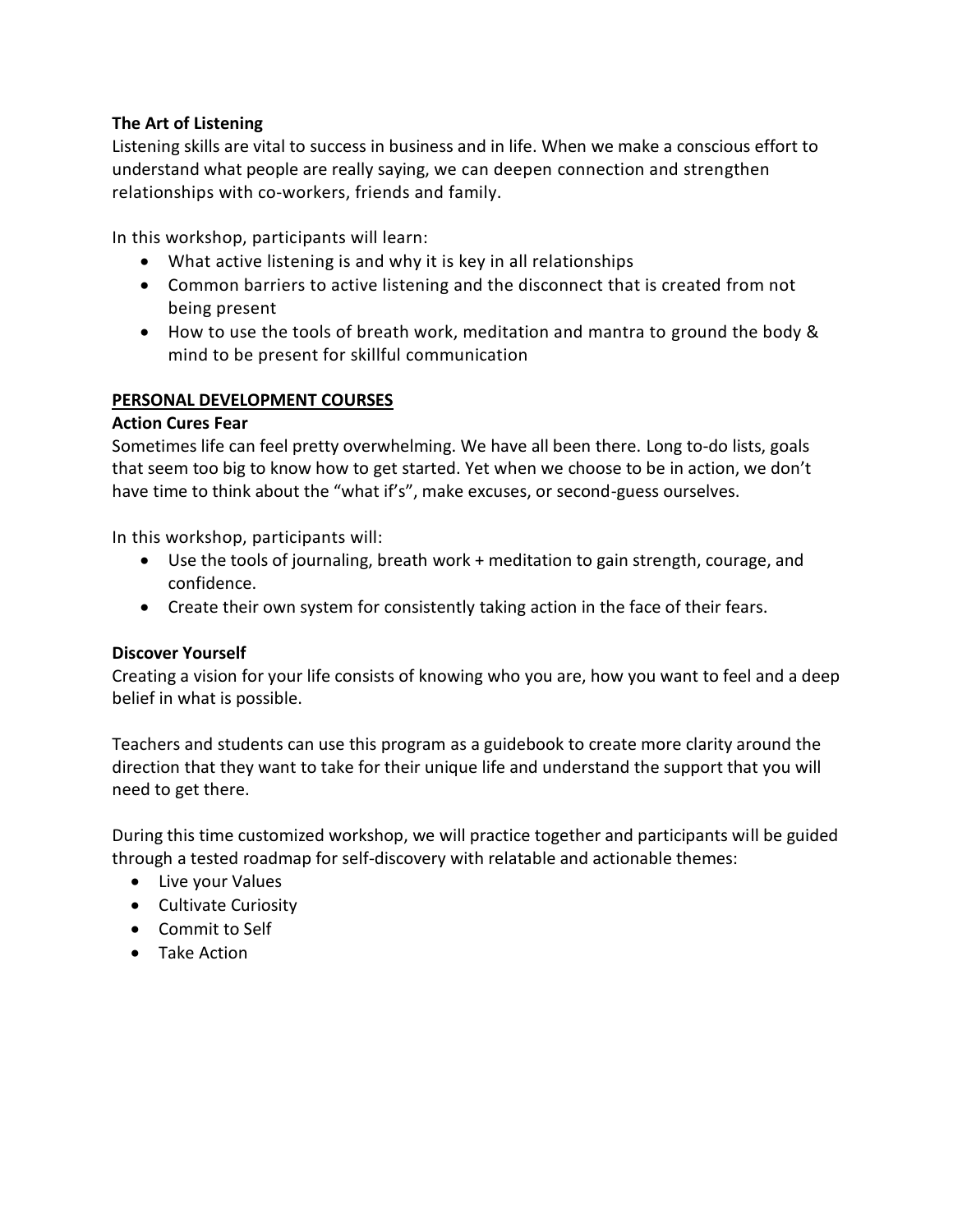#### **Build your Brand**

Build Your Brand is an immersion that will help you stand out as a business owner in the Wellness Industry. This course is centered around developing your own brand and creating a plan to execute financial success and stability. You will leave this course not just with concepts but an executed plan.

During the training you will:

- Develop and implement your email building strategy to gain clients
- Create lead magnets that highlights your brand to increase your revenue
- Improve your social media strategy to connect with your audience
- Define your offers to bring in revenue
- Create or refine a landing page or website home page that houses compelling copy
- Implement strong call to actions that attract more clients to your brand

## **WELLNESS INDUSTRY COURSES/WORKSHOPS**

## **Values Based Teaching**

By understanding who we are and what we value at our core, we can create fluidity and ease with our teaching. Bringing awareness to our core values not only gives us direction and accountability in what we say and how we interact but can be a guidepost for the finer skills of teaching such as sequencing, themeing and touch.

During this workshop, we will practice together and then examine our core values as a tool to teach authentically every single class.

# **Connection through Contact: The Power of Assists**

We all have a desire to be seen, heard and connect. Providing skillful assists can communicate more clearly than words. In addition, purposeful touch builds trust and connection between teacher and student by the energy and intention that is exchanged in the moment.

In this workshop for teachers, we will practice together and then partner off working with each other to practice hands-on approaches in a way that makes your students feel supported and encouraged to go deeper into their practice and their journey to self.

# **On + Off the Mat: Impactful Language + Themeing**

Themeing provides an opportunity to create direction in your class and allows the postures and sequences that you have chosen to have a deeper meaning. It begins to shift the students practice off the mat and into their daily lives.

In this workshop for teachers, we will practice together and then utilize a class theme template to bring more focus and deeper purpose into our classes through intentional language and a collective offering.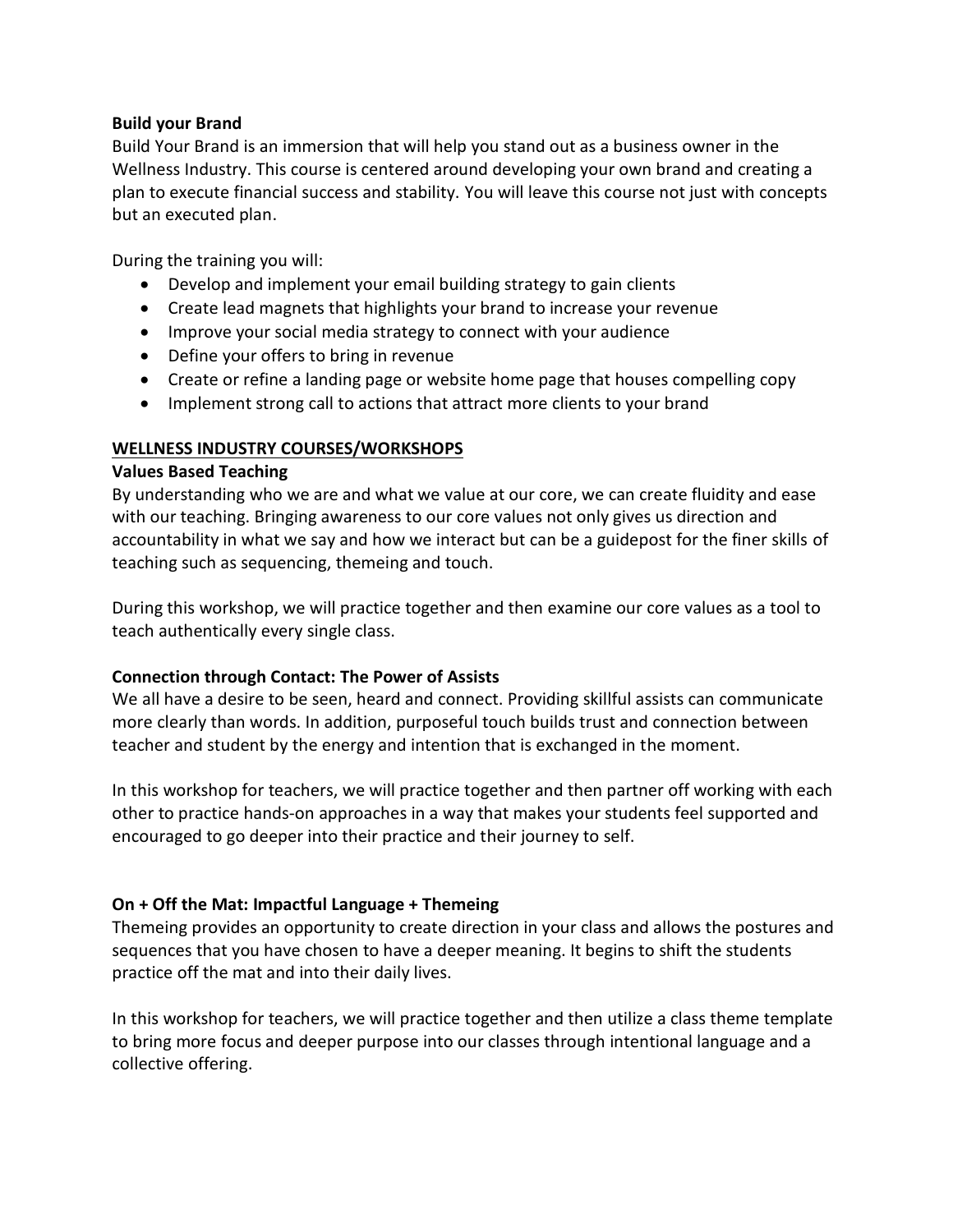#### **Intelligent + Intuitive Sequencing**

As teachers, we can empower our students to move beyond the physical experience. Asanas are vehicles to unravel what is hidden beneath the surface. Without physical stress, tension, discomfort, students can work into the deeper layers of the experience.

In this workshop for teachers, we will practice together and then deconstruct the process of creating a class that empowers students to move with the intention of liberating the body, mind and spirit.

# **Miracles on the Mat: Study your Self, Find your Purpose + Joy**

With full lives and constant change surrounding us, it is important to incorporate time for introspection. By studying our tendencies + patterns, we can fully know + embrace our unique talents. Through the wisdom of yoga philosophy, we can seek deeper connection to our true, unchanging self and learn to ride the waves of life with ease + joy.

In this workshop for teachers, we will practice together and take a deep look at the Yamas and Niyamas as a modern day path of self-reflection and growth. Attendees will study their guide map and discover how to practically apply these concepts into teaching as well as incorporate these principles into everyday living.

## **Strength + Surrender Teacher Training**

Strength + Surrender is a continuously moving yoga + weights class designed to strengthen you physically + mentally. The addition of free weights + body resistance movements creates opportunity to bring more stamina, balance and body awareness to already challenging postures. Each class ends with a restorative practice that allows time to slow down, deeply listen to the body and bring everything back to whole.

During the training you will:

- Learn the tools of a powerful and fun class: sequencing, the influence of music and the role of teacher
- Experience and receive (2) master classes complete with take-home sequences, playlists and opportunity for online video links
- Leave the training able to craft and confidently teach a class that is safe, effective and memorable for your students.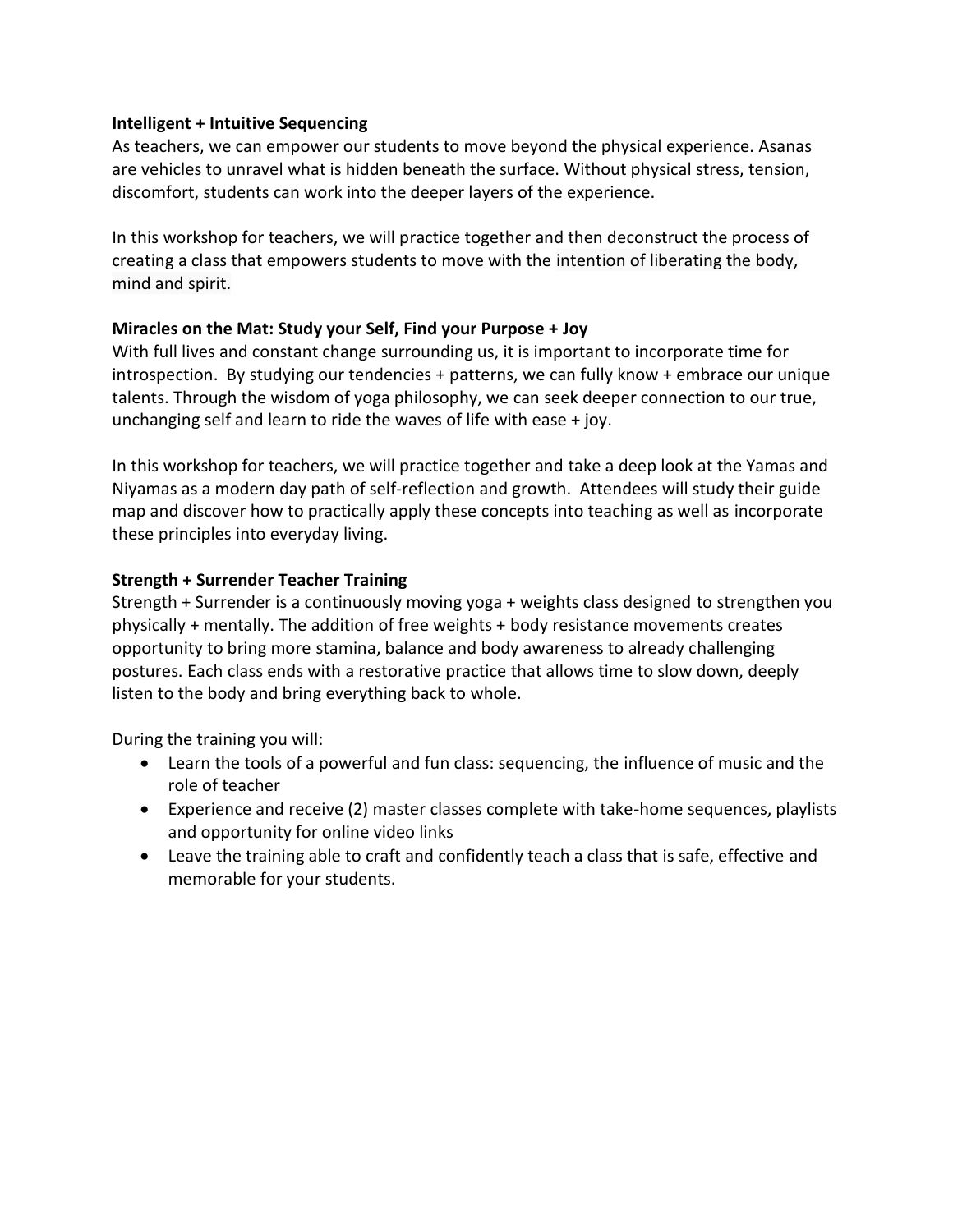# **Mindful Motherhood: Pre + Postnatal Teacher Training**

Learn how to guide safe and effective yoga + movement classes for pregnant women and new moms. This comprehensive course will give you the confidence to teach and empower your students at any stage of pregnancy or postpartum.

During the training you will:

- Understand the physical, mental + emotional changes a woman experiences during the 9 months and beyond
- Learn the precautions and modifications necessary to create a safe, empowering prenatal class suitable for all stages of pregnancy.
- Connect with the tools meditation, breathing techniques, mantra and mudra as grounding + centering tools for motherhood.

## **Build your Brand**

Build Your Brand is an immersion that will help you stand out as a business owner in the Wellness Industry. This course is centered around developing your own brand and creating a plan to execute financial success and stability. You will leave this course not just with concepts but an executed plan.

During the training you will:

- Develop and implement your email building strategy to gain clients
- Create lead magnets that highlights your brand to increase your revenue
- Improve your social media strategy to connect with your audience
- Define your offers to bring in revenue
- Create or refine a landing page or website home page that houses compelling copy
- Implement strong call to actions that attract more clients to your brand

# **Yoga Wall Teacher Training**

During this 2-day course, we will explore the benefits of the rope wall. Vinyasa based and restorative poses will be shared with the support of the wall to offer a more therapeutic experience as well as educate our students on the subtleties of alignment.

Participants will leave the training will the ability to not only safely and effectively sequence a class but confidently teach it.